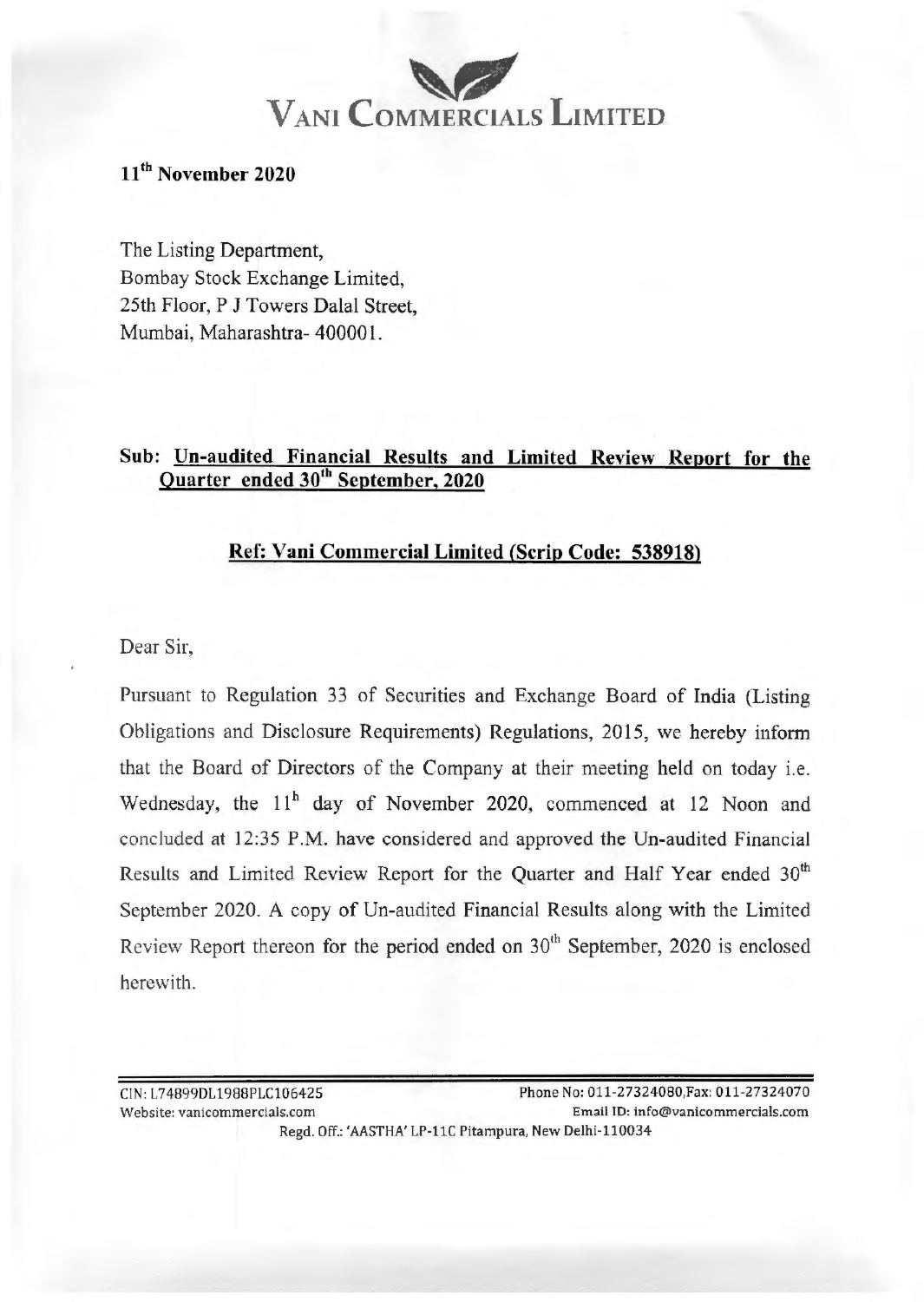

This is for your information and record.

**JITENDER** KUMAR JUNEJA

For **Vani Commercials Limited**<br>
JITENDER<br> **KUMAR**<br>
JUNEJA ,\_.\_,\_..\_\_.,..,\_., - **Ill .... (,** 

**Jitender Kumar Juneja Managing Director & CFO**  DIN: **06639752** 

**EncJ:** a/a

CIN:L74899DL1988PLC106425 Phone No: 011-27324080,Fax: 011-27324070 Website: vanicommercials.com EmailJD: info@vanicommercials.com Regd. Off.: 'AASTHA' LP-11C Pitampura, New Delhi-110034 .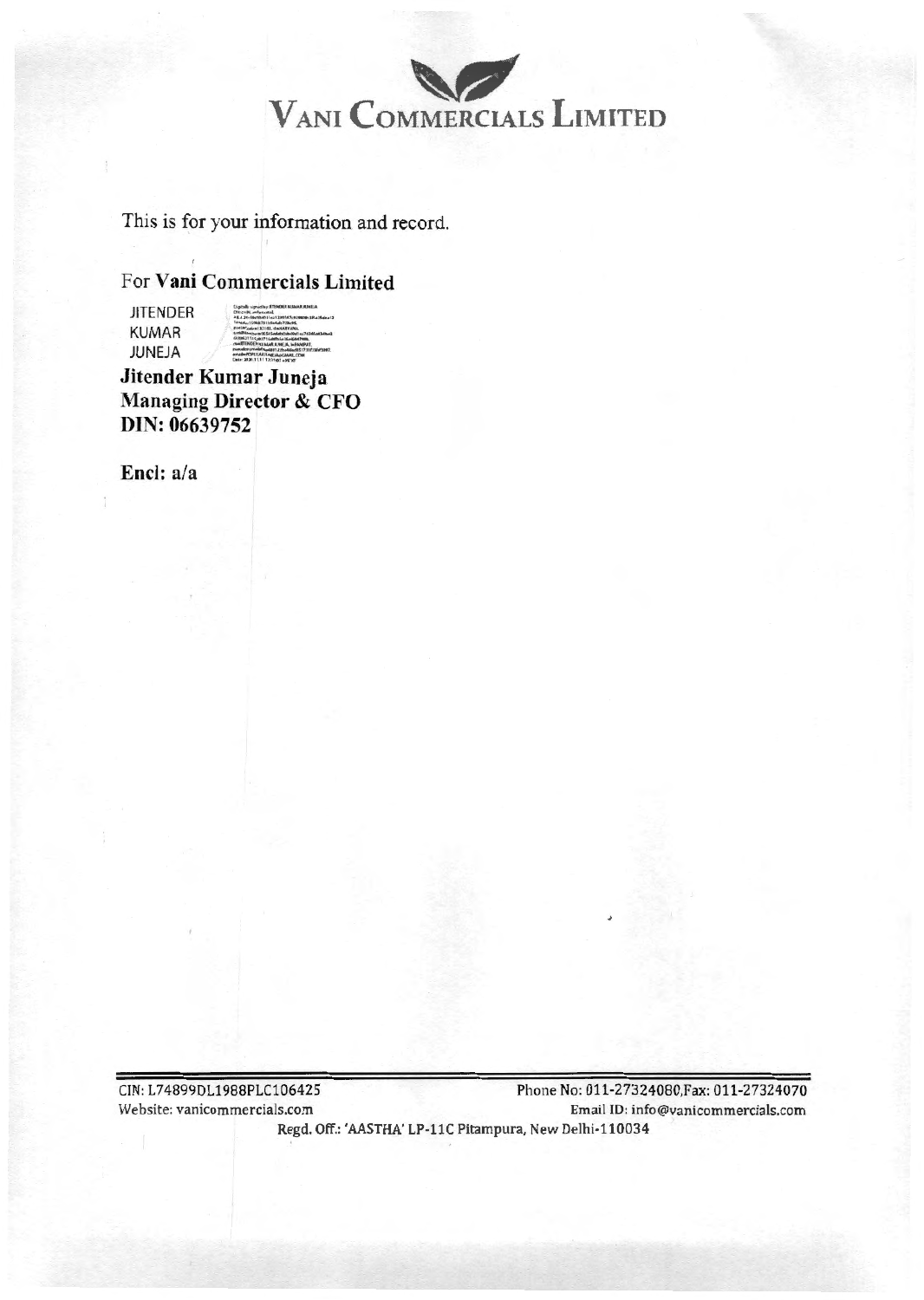### Statement of unaudited Standalone Financial Results for the Quarter and Half year ended 30 September, 2020

|                    | <b>Particulars</b>                                            | As at 30.09.2020<br>(Reviewed) | As at 30.09.2019<br>(Reviewed) | As at 31.03.2020<br>(Audited) |
|--------------------|---------------------------------------------------------------|--------------------------------|--------------------------------|-------------------------------|
| <b>ASSETS</b>      |                                                               |                                |                                |                               |
| (1)                | <b>Financial Assets</b>                                       |                                |                                |                               |
| (a)                | Cash and cash equivalents                                     | 609,404.00                     | 1,477,329.00                   | 927,596.00                    |
| (b)                | Bank balances other than cash and cash equivalents            |                                |                                |                               |
| (c)                | Derivative financial instruments                              |                                |                                |                               |
| (d)                | <b>Trade Receivables</b>                                      |                                |                                | 350,000.00                    |
| (e)                | Loans                                                         | 66,634,349.00                  | 55,940,219.00                  | 59,223,107.00                 |
| (f)                | Investments                                                   | 20,540,500.00                  | 20,648,500.00                  | 20,648,500.00                 |
| (g)                | <b>Other Financial Assets</b>                                 | 486,487.00                     | 24,769.00                      | 305,587.00                    |
|                    | <b>Sub-total Financial Assets</b>                             | 88,270,740.00                  | 78,090,817.00                  | 81,454,790.00                 |
| (2)                | <b>Non-Financial Assets</b>                                   |                                |                                |                               |
| (a)                | Inventories                                                   | 2,064,144.00                   | 2,064,144.00                   | 2,064,144.00                  |
| (b)                | Current Tax Assets (Net)                                      |                                |                                |                               |
| (c)                | Deferred Tax Assets (Net)                                     | 2,042.00                       | 3,103.00                       | 2,042.00                      |
| (d)                | <b>Investment Property</b>                                    |                                |                                |                               |
| (e)                | Property, Plant and Equipment                                 | 15,195.00                      | 19,644.00                      | 15,195.00                     |
| (f)                | Intangible Assets<br>Other Non-Financial Assets               |                                |                                |                               |
| (g)                | <b>Sub-toal Non Financial Assets</b>                          | 2,081,381.00                   | 2,086,891.00                   | 2,081,381.00                  |
|                    | <b>Total Assets</b>                                           | 90,352,121.00                  | 80,177,708.00                  | 83,536,171.00                 |
|                    |                                                               |                                |                                |                               |
| Liabilities<br>(1) | <b>LIABILITIES AND EQUITY</b><br><b>Financial Liabilities</b> |                                |                                |                               |
| (a)                | Derivative Financial Instruments                              |                                |                                |                               |
| (b)                | Payables<br>L                                                 |                                |                                |                               |
|                    | <b>Trade Payables</b><br>Total outstanding dues of MSME       |                                |                                |                               |
|                    | Total outstanding dues of Creditors other than MSME           |                                |                                |                               |
|                    | <b>Other Payables</b><br>n                                    |                                |                                |                               |
|                    | Total outstanding dues of MSME                                |                                |                                |                               |
|                    | Total outstanding dues of Creditors other than MSME           | 571,000.00                     |                                | 150,000.00                    |
| (c)                | <b>Debt securities</b>                                        |                                |                                |                               |
| (d)                | Borrowings (other than debt securities)                       | 47,494,294.00                  | 38,262,152.00                  | 41,058,891.00                 |
| (e)                | Deposits                                                      |                                |                                |                               |
| (()                | <b>Subordinated Debts</b>                                     |                                |                                |                               |
| (g)                | <b>Other Financial Liabilities</b>                            |                                |                                |                               |
|                    | <b>Sub-total Financial Liabilities</b>                        | 48,065,294.00                  | 38,262,152.00                  | 41,208,891.00                 |
|                    | <b>Non-Financial Liabilities</b>                              |                                |                                |                               |
| (2)<br>(a)         | Current Tax Liabilities (Net)                                 |                                |                                |                               |
| (b)                | Provisions                                                    | 429,378.00                     | 279,454.00                     | 429,378.00                    |
| (c)                | Deferred Tax Liabilities (Net)                                |                                |                                |                               |
| (d)                | Other Non-Financial Liabilities                               |                                | 12,900.00                      | 318,032.00                    |
|                    | Sub-total of Non Financial Liabilities                        | 429,378.00                     | 292,354.00                     | 747,410.00                    |
| (2)                | Equity                                                        |                                |                                |                               |
| (a)                | <b>Equity Share Capital</b>                                   | 41,198,000.00                  | 41,198,000.00                  | 41,198,000.00                 |
| (b)                | Other Equity                                                  | 659,449.00                     | 425,202.00                     | 381,870.00                    |
|                    | <b>Sub-total of Equity</b>                                    | 41,857,449.00                  | 41,623,202.00                  | 41,579,870.00                 |
|                    | <b>Total Liabilities and Equity</b>                           | 90,352,121.00                  | 80,177,708.00                  | 83,536,171.00                 |
|                    |                                                               |                                |                                |                               |

JITENDER :a=:-.==\_\_ .. KUMAR JUNEJA <del>\*\*\*\*\*\*\*\*\*\*\*\*\*\*\*</del>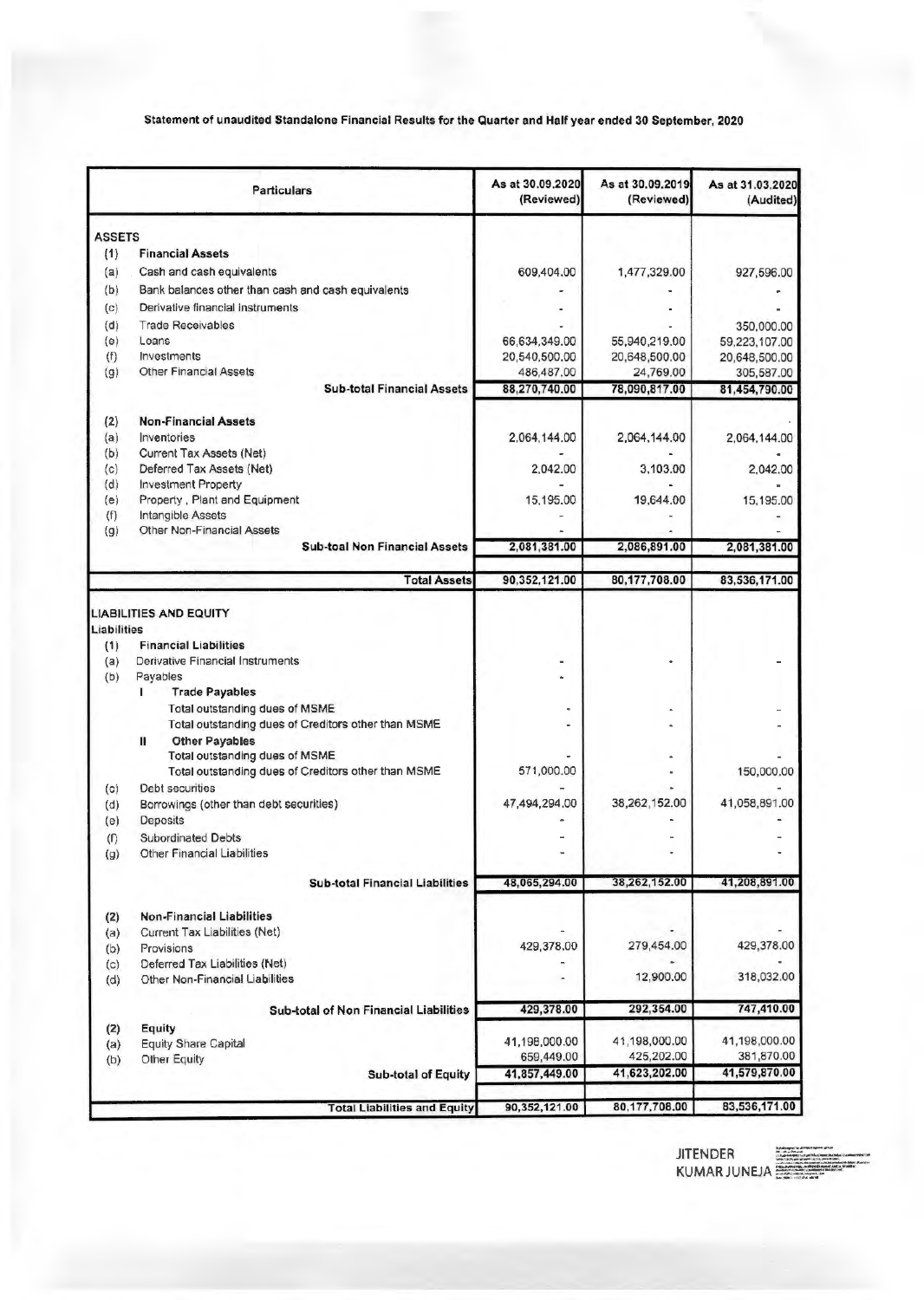#### VANI COMMERCIALS LIMITED REGD. OFF.: LP-11C PITAMPURA DELHI 110034 CIN :L74899DL 1988PLC106425

|    | Statement of Standalone Unaudited Results for the Quarter and Half year ended 30th September, 2020 |              |                      |              |                 |               | (Amount in INR) |
|----|----------------------------------------------------------------------------------------------------|--------------|----------------------|--------------|-----------------|---------------|-----------------|
|    |                                                                                                    |              | <b>Quarter ended</b> |              | Half year ended |               | Year ended      |
|    | <b>Particulars</b>                                                                                 | 30.09.2020   | 30.06.2020           | 30.09.2019   | 30.09.2020      | 30.09.2019    | 31.03.2020      |
|    |                                                                                                    | (Unaudited)  | (Unaudited)          | (Unaudited)  | (Unaudited)     | (Unaudited)   | (Audited)       |
|    | Income                                                                                             |              |                      |              |                 |               |                 |
|    | Revenue from operations<br>(a)                                                                     | 1,480,599.00 | 1,344,930.00         | 1,390,143.00 | 2,825,529.00    | 2,238,364.00  | 5,434,450.00    |
|    | Other Income<br>(b)                                                                                | 0.00         | 47.12                | 1,480.00     | 47.12           | 96,728.00     | 165,838.00      |
|    | <b>Total Income</b>                                                                                | 1,480,599.00 | 1,344,977.12         | 1391623.00   | 2,825,576.12    | 2,335,092.00  | 5,600,288,00    |
| 2  | <b>Expenses</b>                                                                                    |              |                      |              |                 |               |                 |
|    | <b>Finance Cost</b><br>(a)                                                                         | 728,212.00   | 619.569.00           | 649.00       | 1,347,781.00    | 944.00        | 2,596.00        |
|    | Fee and Commission Expenses<br>(b)                                                                 | 0.00         | 0.00                 | 0.00         | 0.00            | 0.00          | 0.00            |
|    | Impairment on Financial Instruments<br>(c)                                                         | 0.00         | 0.00                 | 0.00         | 0.00            | 0.00          | 0.00            |
|    | (d)<br>Employee benefits expense                                                                   | 332,540.00   | 308,540.00           | 557,670.00   | 641,080.00      | 1,045,300.00  | 2.192.393.00    |
|    | $(\mathbf{f})$<br>Depreciation and amortisation expense                                            | 0.00         | 0.00                 | 0.00         | 0.00            | 0.00          | 4,449.00        |
|    | Other expenses<br>(q)                                                                              | 265,668.00   | 293,468.50           | 801.413.00   | 559,136.50      | 1,208,532.00  | 3,153,022,00    |
|    | <b>Total expenses</b>                                                                              | 1,326,420.00 | 1,221,577.50         | 1,359,732.00 | 2.547,997.50    | 2,254,776.00  | 5,352,460.00    |
|    | 3 Profit / (Loss) before exceptional & extra ordinary<br>items and tax (1-2)                       | 154,179.00   | 123,399.62           | 31,891.00    | 277,578.62      | 80,316.00     | 247,828.00      |
| 4  | <b>Exceptional items</b>                                                                           | 0.00         | 0.00                 | 0.00         | 0.00            | 0.00          | 0.00            |
| 5  | Profit/ (Loss) before extra ordinary items and tax                                                 |              |                      |              |                 |               |                 |
|    | $(3-4)$                                                                                            | 154,179.00   | 123.399.62           | 31,891.00    | 277,578.62      | 80,316.00     | 247,828.00      |
|    | 6 Extraordinary items                                                                              | 0.00         | 0.00                 | 0.00         | 0.00            | 0.00          | 0.00            |
| 7  | Profit before tax (5-6)                                                                            | 154, 179, 00 | 123,399.62           | 31.891.00    | 277,578,62      | 80,316.00     | 247.828.00      |
|    | 8 Tax expense                                                                                      |              |                      |              |                 |               |                 |
| a  | <b>Current Tax</b>                                                                                 | 0.00         | 0.00                 | 0.00         | 0.00            | 0.00          | 63,866.00       |
| b  | Deferred Tax                                                                                       | 0.00         | 0.00                 | 0.00         | 0.00            | 0.00          | 1,061.00        |
|    | c Provision for standard assets of NBFCs                                                           | 0.00         | 0.00                 | 0.00         | 0.00            | 0.00          | 148,058.00      |
|    | <b>Total Tax expense</b>                                                                           | 0.00         | 0.00                 | 0.00         | 0.00            | 0.00          | 212,985.00      |
|    | 9 Net Profit / (Loss) after tax (7-8)                                                              | 154,179.00   | 123,399.62           | 31,891.00    | 277,578.62      | 80,316.00     | 34,843.00       |
|    | 10 Other Comprehensive Income                                                                      |              |                      |              |                 |               |                 |
| a  | (i) Items that will not be reclassified to Profit or Loss                                          | 0.00         | 0.00                 | 0.00         | 0.00            | 0.00          | 0.00            |
|    | (ii) Income tax related to items that will not be<br>reclassified to profit or loss                | 0.00         | 0.00                 | 0.00         | 0.00            | 0.00          | 0.00            |
| b  | (i) Items that will be reclassified to Profit or Loss                                              | 0,00         | 0,00                 | 0.00         | 0,00            | 0.00          | 0.00            |
|    | (ii) Income tax related to items that will be reclassified<br>to profit or loss                    | 0.00         | 0.00                 | 0.00         | 0.00            | 0.00          | 0.00            |
|    | Total other Comprehensive Income net of lax                                                        | 0.00         | 0.00                 | 0.00         | 0.00            | 0.00          | 0.00            |
| 11 | Total Comprehensive Income for the period (9+10)                                                   | 154,179.00   | 123,399.62           | 31,891.00    | 277,578.62      | 80,316.00     | 34,843.00       |
|    | 12 Details of equity share capital                                                                 |              |                      |              |                 |               |                 |
|    | Paid-up equity share capital                                                                       | 41198000.00  | 41,198,000.00        | 41198000.00  | 41,198,000.00   | 41,198,000.00 | 41,198,000.00   |
|    | Face Value of equity share capital                                                                 | 10.00        | 10.00                | 10.00        | 10.00           | 10.00         | 10,00           |
|    | 13 Other Equity                                                                                    | 0.00         | 0.00                 | 0.00         | 0.00            | 0.00          | 381,870.00      |
|    | 14 Earnings per share                                                                              |              |                      |              |                 |               |                 |
|    | Basic                                                                                              | 0.04         | 0.03                 | 0.01         | 0.07            | 0.02          | 0.01            |
|    | Diluted                                                                                            | 0,04         | 0.03                 | 0.01         | 0.07            | 0.02          | 0.01            |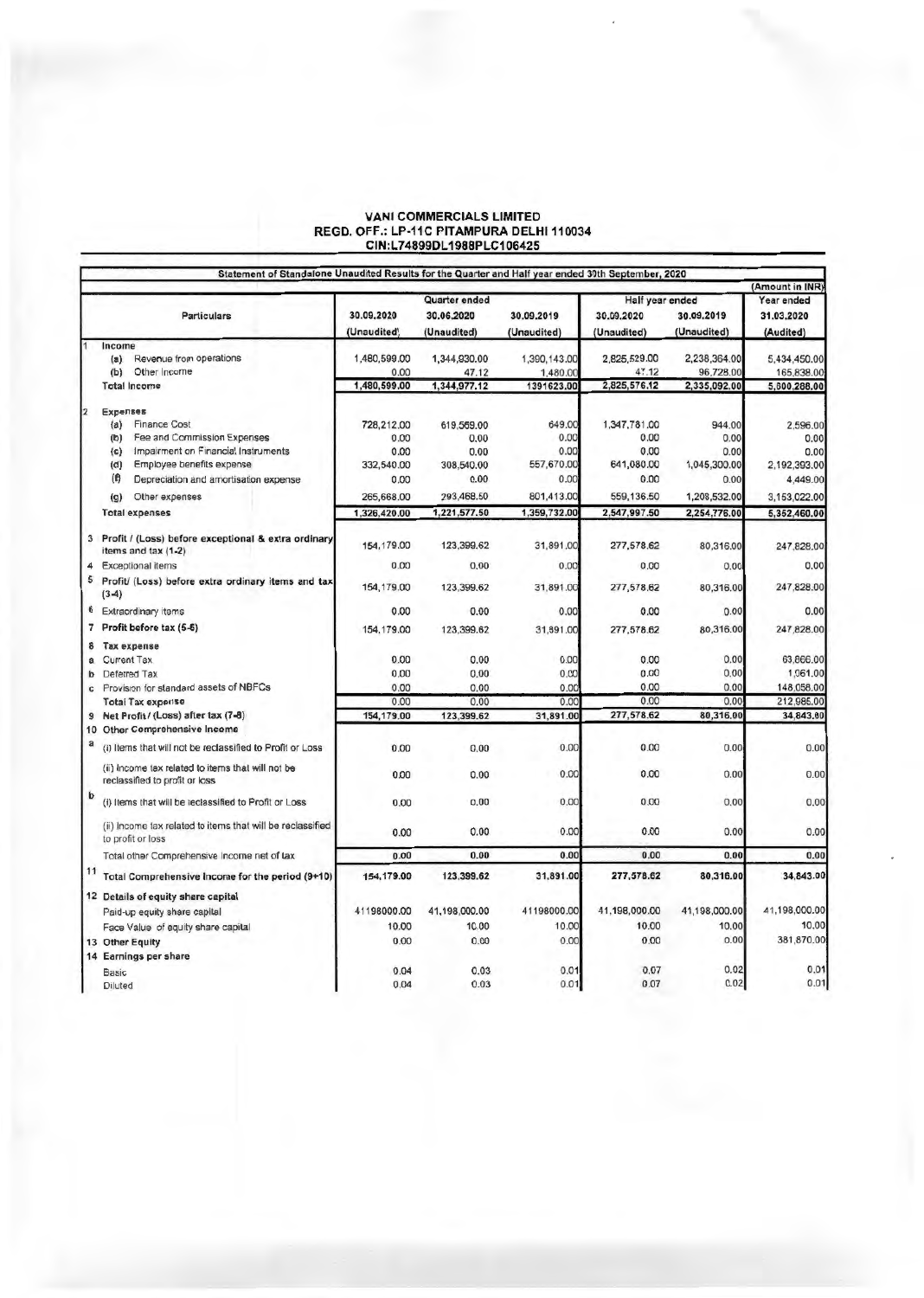|                                                                              | INOTES: |                                                                                                                                                                                                                                                                                                                               |
|------------------------------------------------------------------------------|---------|-------------------------------------------------------------------------------------------------------------------------------------------------------------------------------------------------------------------------------------------------------------------------------------------------------------------------------|
|                                                                              |         | The above results have been reviewed by the Audit Committee and approved by the Board of Directors at its meetings held on 11th November 2020 and<br>subjected to limited review by Statutory Auditors, pursuant to regulation 33 of SEBI (Listing Obligations and Disclosure Requirements) Regulations, 2015, as<br>amended. |
| Previous year's figures have been regrouped / rearranged wherever necessary. |         |                                                                                                                                                                                                                                                                                                                               |
|                                                                              |         | The Company is engaged primarily in the business of financing and accordingly there are no separate reportable segments as per Ind AS 108 dealing with<br>Operating Segment.                                                                                                                                                  |
|                                                                              |         | The Company being in the Service industry, information as regards stock in trade, consumption of raw material and purchase of traded goods is not applicable                                                                                                                                                                  |
|                                                                              |         | The Company has designated an exclusive email ID viz, info@vanicommercials.com for investor grievance redressal.                                                                                                                                                                                                              |
|                                                                              | 6       | These financial results are available on the website of the Company viz, www.vanicommercials.com and on the website of BSE Limited (www.bseindia.com),                                                                                                                                                                        |
|                                                                              |         | The Limited review as required under regulation 33 of SEBI(Listing Obliation & Disclosure Requirements) Regulations, 2015 has been completed and related<br>Report does not have any impact on above Results and Notes for the Quarter ended 30/09/2020 which needs to be explained.                                          |

### For Vani Commercials Limited

**JITENDER** KUMAR JUNEJA

Jitender Kumar Juneja

(Managing Director & CFO)

Place: New Delhi

Date: 1111112020

#### DIN: 06639752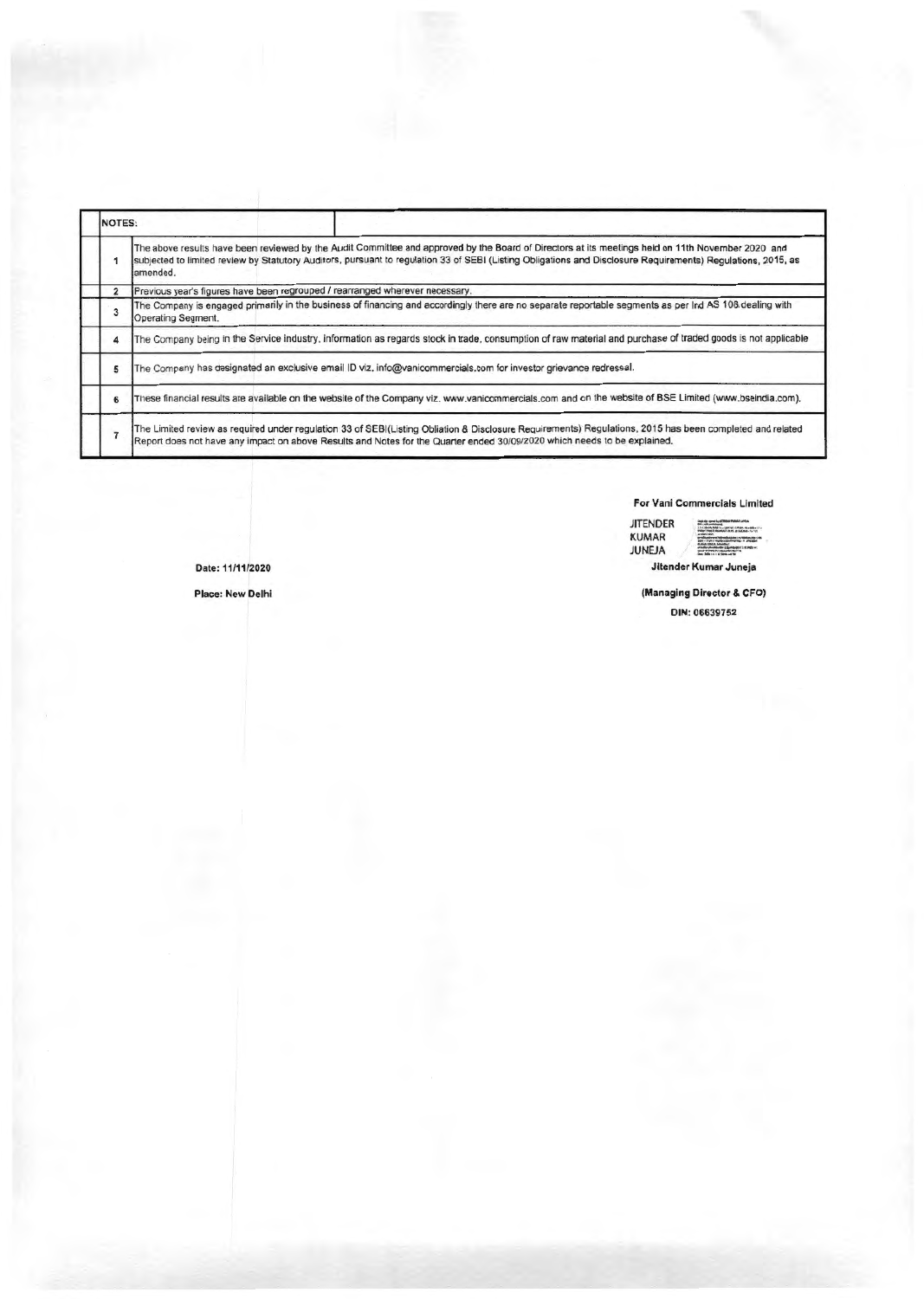#### VANI COMMERCIALS LIMITED

Extract of Unaudited Financial Results for the Quarter and Half year ended 30th September , 2020

 $(x, t)$  in Lakha

|                                             | <b>Particulars</b>                                                                                                                                                                                                                                                                                                                                                                                                                                                                                                                                                                                                                                                                                                                                                                              | 3 months ended<br>30.09.2020 | Corresponding                | 12 months ended<br>31.03.2020 |
|---------------------------------------------|-------------------------------------------------------------------------------------------------------------------------------------------------------------------------------------------------------------------------------------------------------------------------------------------------------------------------------------------------------------------------------------------------------------------------------------------------------------------------------------------------------------------------------------------------------------------------------------------------------------------------------------------------------------------------------------------------------------------------------------------------------------------------------------------------|------------------------------|------------------------------|-------------------------------|
| SI. No.                                     |                                                                                                                                                                                                                                                                                                                                                                                                                                                                                                                                                                                                                                                                                                                                                                                                 |                              | 3 months ended<br>30.09.2019 |                               |
| 1                                           | <b>Total Income from Operations</b>                                                                                                                                                                                                                                                                                                                                                                                                                                                                                                                                                                                                                                                                                                                                                             | 14.810                       | 13.916                       | 54.345                        |
| $\overline{2}$                              | Net Profit / (Loss) for the period (before tax and Exceptional<br>items)                                                                                                                                                                                                                                                                                                                                                                                                                                                                                                                                                                                                                                                                                                                        | 1.542                        | 0.319                        | 2.478                         |
| 3                                           | Net Profit / (Loss) for the period before tax (after Exceptional<br>items)                                                                                                                                                                                                                                                                                                                                                                                                                                                                                                                                                                                                                                                                                                                      | 1.542                        | 0.319                        | 2.478                         |
| 4                                           | Net Profit / (Loss) for the period after tax (after Exceptional items)                                                                                                                                                                                                                                                                                                                                                                                                                                                                                                                                                                                                                                                                                                                          | 1.542                        | 0.319                        | 0.348                         |
| 5                                           | Total Comprehensive Income for the period [Comprising Profit /<br>(Loss) for the period (after tax) and Other Comprehensive Income<br>(after tax))                                                                                                                                                                                                                                                                                                                                                                                                                                                                                                                                                                                                                                              | 1.542                        | 0.319                        | 0.348                         |
| 6                                           | <b>Equity Share Capital</b>                                                                                                                                                                                                                                                                                                                                                                                                                                                                                                                                                                                                                                                                                                                                                                     | 411,980                      | 411.980                      | 411.980                       |
| $\overline{\mathbf{z}}$                     | <b>Reserves (excluding Revaluation Reserve)</b>                                                                                                                                                                                                                                                                                                                                                                                                                                                                                                                                                                                                                                                                                                                                                 | 0.000                        | 0.000                        | 3.819                         |
| 8                                           | Earnings Per Share (of ₹10/- each):                                                                                                                                                                                                                                                                                                                                                                                                                                                                                                                                                                                                                                                                                                                                                             |                              |                              |                               |
|                                             | 1. Basic $(\overline{\tau})$ :                                                                                                                                                                                                                                                                                                                                                                                                                                                                                                                                                                                                                                                                                                                                                                  | 0.040                        | 0.010                        | 0.010                         |
|                                             | 2. Diluted $(\bar{\zeta})$ :                                                                                                                                                                                                                                                                                                                                                                                                                                                                                                                                                                                                                                                                                                                                                                    | 0.040                        | 0.010                        | 0.010                         |
| Note:                                       |                                                                                                                                                                                                                                                                                                                                                                                                                                                                                                                                                                                                                                                                                                                                                                                                 |                              |                              |                               |
|                                             | a) The above is an extract of the detailed format of the Statement of Unaudited Financial Results filed with the Stock Exchange under Regulation 33 of the SEBI (Listing<br>Obligations and Disclosure Requirements) Regulations, 2015. The detailed Financial Results and this extract were reviewed by the Audit Committee and approved by the Board<br>of Directors of the Company at the meeting held on 11/11/2020. The full format of the Statement of Unaudited Financial Results are available on the Company's website<br>(www.vanicommercials.com) and on the website of BSE Limited (www.bseindia.com).<br>b) The Limited Review, as required under Regulation 33 of the SEBI (Listing Obligations and Disclosure Requirements) Regulations, 2015 has been completed and the related |                              |                              |                               |
|                                             | Report does not have any impact on the above 'Results and Notes' for the Quarter ended, 30th September 2020 which needs to be explained.                                                                                                                                                                                                                                                                                                                                                                                                                                                                                                                                                                                                                                                        |                              |                              |                               |
|                                             | <b>For Vani Commercials Limited</b>                                                                                                                                                                                                                                                                                                                                                                                                                                                                                                                                                                                                                                                                                                                                                             |                              |                              |                               |
| Date: 11/11/2020<br><b>Place: New Delhi</b> |                                                                                                                                                                                                                                                                                                                                                                                                                                                                                                                                                                                                                                                                                                                                                                                                 |                              | <b>JITENDER</b>              |                               |